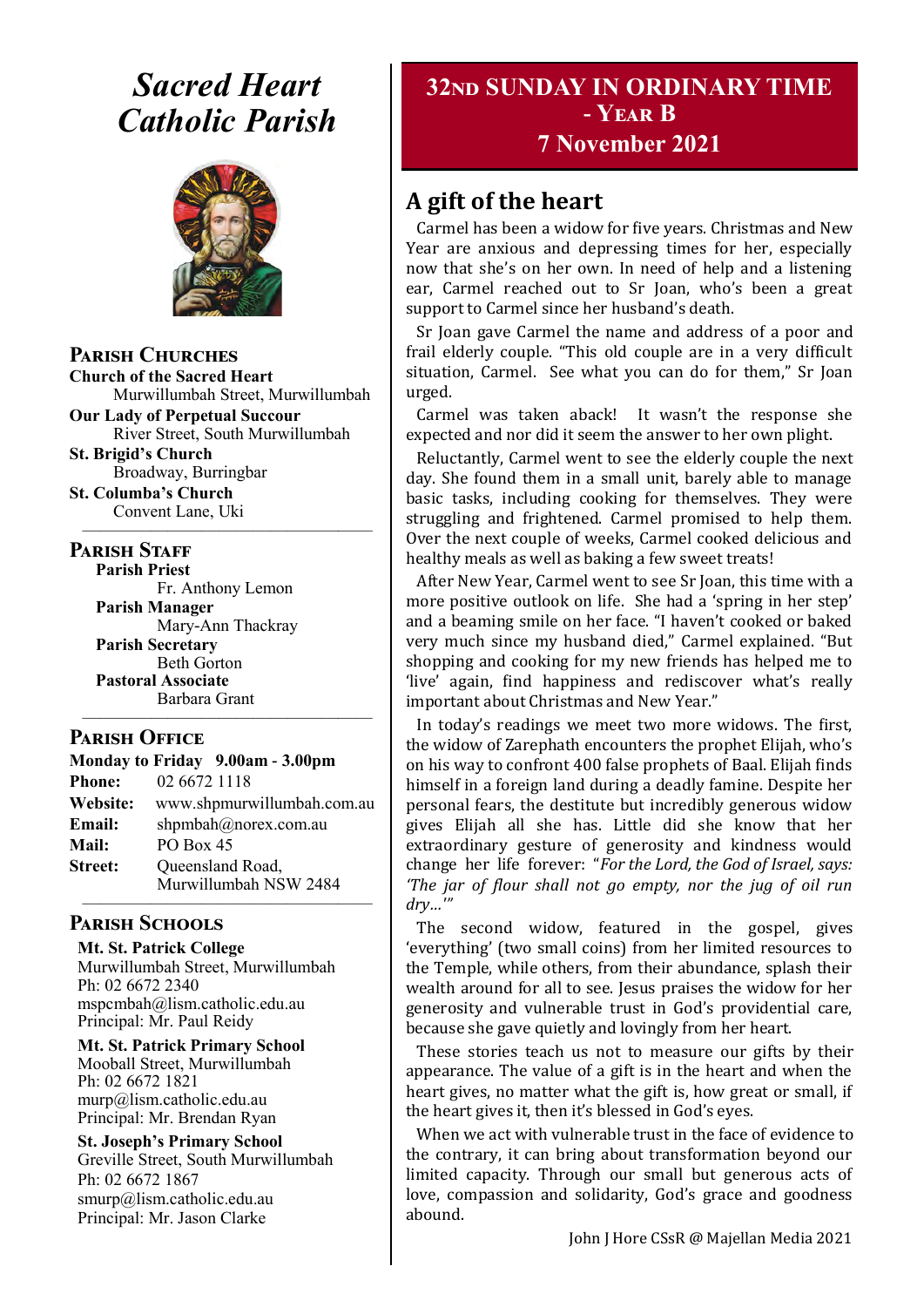# This week in the Parish  $7 - 14$  November

| Sunday 7     | <b>32ND SUNDAY IN ORDINARY TIME - Year B</b><br>8:00 am - Mass<br>10:00 am - Mass                                                       |
|--------------|-----------------------------------------------------------------------------------------------------------------------------------------|
| Monday 8     | 4:00 pm - Prayer & Reflection (see note page 3)                                                                                         |
| Tuesday 9    | THE DEDICATION OF THE LATERAN BASILICA<br><b>Higher School Examinations commence</b><br>4:00 pm - Prayer & Reflection (see note page 3) |
| Wednesday 10 | Parish Office Closed (No Prayer & Reflection today)                                                                                     |
| Thursday 11  | 4:00 pm - Prayer & Reflection (see note page 3)                                                                                         |
| Friday 12    | 4:00 pm - Prayer & Reflection (see note page 3)                                                                                         |
| Saturday 13  | 6:00 pm - Vigil Mass                                                                                                                    |
| Sunday 14    | 33RD SUNDAY IN ORDINARY TIME - Year B<br>8:00 am - Mass<br>10:00 am - Mass                                                              |



**Seating in the Church** Please remember to turn over the small **'Please Sit Here'** card where you sit in the church during Mass. This tells the volunteer cleaners where someone has been sitting during Mass.

# **Reconciliation**

Saturday : 5.30pm - 5.50pm Sunday: 7.30am - 7.50am

*Please Note: There will be No weekday Masses during November.* 



# **2021 HSC EXAMS**

Please remember in your prayers the students who commence their **Higher School Certificate examinations Tuesday 9 November**. It continues until Wednesday 1 Dec.

# **Please Pray For:**

# **Recently Deceased**:

Neva McCabe, Moya Tunsted, Frank Mills, Madonna Marshall, Bede Shortis

#### **Those Who Are Sick:**

Fr Anthony Lemon, James Wallace

# *Readings for today and next Sunday:*

**32nd SUNDAY IN ORDINARY TIME - Year B** 

1 Kg 17:10-16; Heb 9:24-28; Mk 12:38-44

**33rd SUNDAY IN ORDINARY TIME - Year B**  Dan 12:1-3; Heb 10:11-14, 18; Mk 13:24-32

# **Reading Roster**

**13/14 Oct - 32nd Sunday in Ord Time - Yr B 6pm Vigil:** Barbara Grant **Sunday 8am:** Maree Coley **Sunday 10am:** Ed Egan

#### **Wednesday Word**

Copies of Wednesday Word, with this weekend's readings, are available for you in the Church.

#### **Acknowledgement of Country**

**Catholic Men's Group November morning tea Wed 17 Nov | 10:00 am | Mbah Services Club** Enquiries: Alex Lever 0458 817 021

# **All Men Are Welcome**

*Proof of Double Vaccination and wearing of masks is mandatory* 

# **Parish Pastoral Council (PPC) Update**

As Father Anthony is on sick leave it has been agreed the PPC will take a break and we will recommence at the beginning of the New Year.

There are many things, as a Pastoral Council, we have been working towards in response to the feedback from the questionnaire that we received from our parish community and it will be wonderful when we can return to continue that work.

What a difficult two years our Pastoral Council and the entire Parish has had. We have been limited in our ability to put plans into action with the Covid Pandemic being on the scene for most of this period.

Please God we will return with new enthusiasm and greater opportunities to support our Parish Community in 2022.

We pray for Father Anthony at this time.

# **Christmas Carnival Raffle…**

**Tickets for the Christmas Carnival Parish Raffle will be available soon.** 

**To be drawn on the first weekend in December.**

*We would like to acknowledge the Bundjalung people who are the Traditional Owners of this land on which we gather and pray today. We pay our respects to the Elders past, present and emerging, and extend that respect to other Aboriginal and Torres Strait Islander people past, present and emerging.*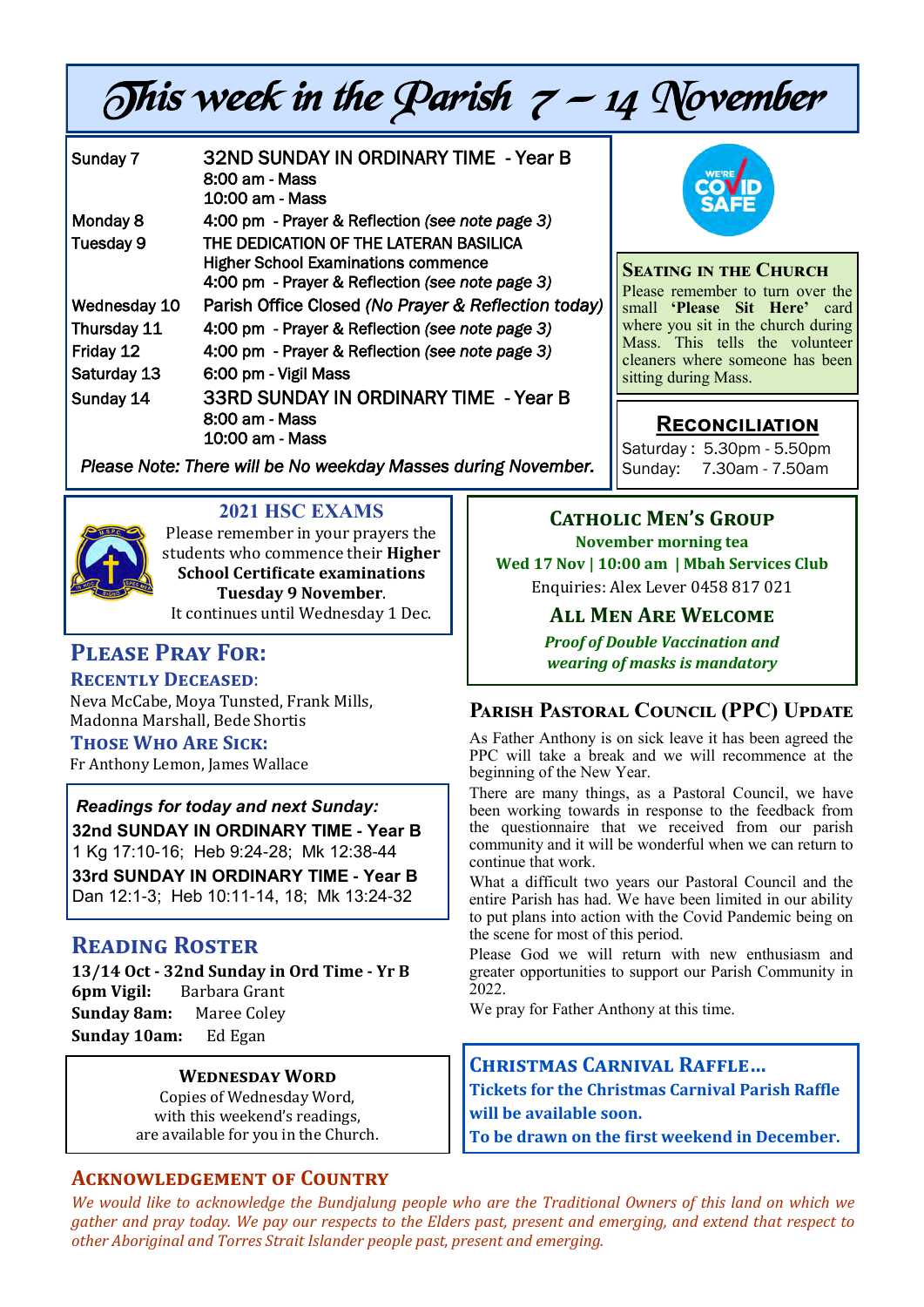#### **Confirmation**

**Last Wednesday evening, Bishop Gregory Homeming administered the Sacrament of Confirmation to twenty-eight children in our Parish.**

**Thank you to parents, teachers and catechists who helped prepare the children for this sacrament, and to our parish community, for the prayers and support that you offered the children and their families.** 

# **Remembrance Day**

On Thursday November 11 we honour and remember all our service men and women who have died and suffered for Australia's cause in all wars and conflicts.



The 11th hour of the 11th day of the 11th month attained a special significance in the post-war years. The moment when hostilities ceased on the Western Front became universally associated with the remembrance of those who had died in the war.

The allied nations chose this day and time for the commemoration of their war dead.

#### **ORDINATION TO THE PRIESTHOOD Deacon Prodencio Bognay**

Bishop Greg Homeming will ordain Deacon Prodencio Bognay on Wednesday 8 December at St Carthage's Cathedral, Lismore at 6pm.

More details will be issued later.

Please keep Prodencio in your prayers over the coming weeks as he makes his final preparations for Ordination to the Priesthood.

# **Offer Masses for the Holy Souls & support priests in need**

The Church dedicates the month of November to praying for our deceased loved ones. Offering Masses is the greatest gift we can give to them.

Because of our close relationship with the Solomon Islands, our November Masses are generally sent to Archbishop Chris Cardone in Honiara, and from there Mass Intentions are distributed to priests in the various parishes who have limited sources of income. Masses can be offered for those we knew and loved, or for the souls that have nobody to pray for them.

#### *Please ensure all names are clearly printed.*

Prayers during November may also be requested for deceased relatives and friends by writing their names on the yellow cards (at the Church entrance) and placing the card on the Church noticeboard.

# **An Opportunity For Prayer & Reflection Time In Sacred Heart Church**

Unfortunately, we will not be able to offer week days Masses during November. However, Fr Anthony would like to offer the **opportunity for quiet prayer and reflection in the Sacred Heart Church each weekday afternoon for one hour from 4 pm to 5 pm**. The area in front of the Tabernacle will be made available. Everyone will need to comply with the current covid rules of the day – check-in, cleaning, masks, density limit etc. Entry and exit will be via the side door near the carpark.

A small group of volunteers will help to monitor this prayer time.

Fr Anthony has agreed that the **Prayer Chapel** can be re-opened for private prayer on weekdays from 9 am to 3 pm for November and December. The current covid rules and density limits will apply limiting the number of people in the chapel at any one time.

# **Rlessed**

# **2021 Daily Advent & Christmas Reflections**

**Blessed** is a beautifully presented resource containing short daily reflections from the beginning of Advent (28 November) through to the Baptism of the Lord (9 January 2022).

**Blessed** also features beautiful religious artworks from the Masters such as Murillo, Strozzi, Jouvenet, Botticelli and Reni with enlightening "Artwork Spotlight" reflections written by the popular Monsignor Graham Schmitzer.

As we countdown the days to Christmas during these difficult times, we pray that by meditating on God's Word in these daily Advent and Christmas reflections, you may be graced with moments of silence to ponder in your heart (cf. Lk 2:19) the many "blessings" in your life - inspiring you in your call to "blessedness" (that is, "holiness") where true happiness is gained (cf. Pope Francis, *Gaudete et exsultate*, 64).

Spiritually rich, yet easily readable daily reflections from the Diocese of Wollongong.

Only \$4.00 each available from the Parish Office.

#### **Josephite Calendars**

2022 Josephite Calendars have arrived. On sale at the Parish Office. \$10.00 each.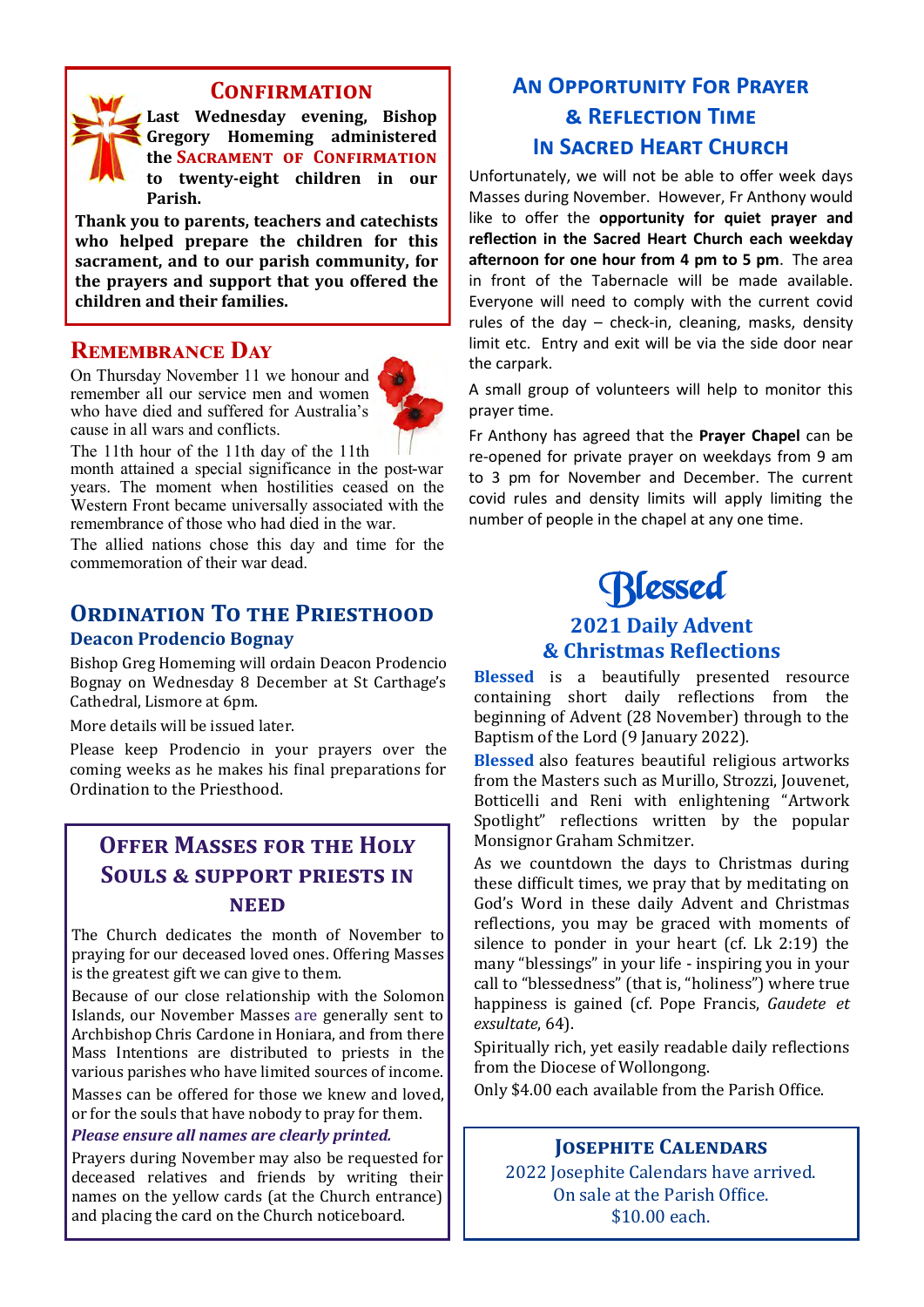**32nd SUNDAY in ORDINARY TIME - B RESPONSORIAL PSALM (145) R: Praise the Lord, my soul! GOSPEL ACCLAMATION Alleluia, Alleluia! Happy the poor in spirit; the kingdom of heaven is theirs! Alleluia!**

The Lord is my Shepherd: there is nothing I shall want. Fresh and green are the pastures where he gives me repose, near restful waters he leads me. *- Psalm 22:1-2* 

# **WEARING OF MASKS**

A reminder to everyone:

#### **you are required to wear a mask indoors when attending Mass**

If you have an exemption from wearing a mask, you are required to carry the exemption from your doctor or a statutory declaration, and to produce this exemption when asked by a regulatory officer.

\* Please be respectful to people who are not wearing a mask as the reasons for not wearing a mask are not always visible or obvious.

# **MASS - What you need to know**

- all Masses are celebrated in Sacred Heart Church (*entry via main entrance only*) – country churches remain closed
- QR check in on arrival or give your name and contact details to our hospitality team
- you are required to wear a mask inside
- please use the hand sanitiser provided
- seats are marked where you can sit
- $\bullet$  please observe 1.5 m social distancing when coming forward for communion
- distribution of communion is strictly **BY HAND**  only
- no congregational singing
- church cleaned after each Mass
- covid-19 safety plan of action in place

Queries or concerns, please contact Mary-Ann in the Parish Office.

# **View Mass At Home -**

*There are several options to tune into Mass at home when you can't join us:* 

- *Bishop Greg continues to online-stream Sunday Mass on the Diocesan YouTube channel - 9:00 am.*
- *Freeview TV - Channel 10 Sunday 6 am*



# **GLORIA**

Glory to God in the highest, and on earth peace to people of good will. We praise you, we bless you, we adore you, we glorify you, we give you thanks for your great glory, Lord God, heavenly King, O God, almighty Father. Lord Jesus Christ, Only Begotten Son, Lord God, Lamb of God, Son of the Father, you take away the sins of the world, have mercy on us; you take away the sins of the world, receive our prayer; you are seated at the right hand of the Father, have mercy on us. For you alone are the Holy One, you alone are the Lord, you alone are the Most High, Jesus Christ, with the Holy Spirit, in the glory of God the Father. Amen.

# **PROFESSION OF FAITH (Apostles' Creed)**

I believe in God, the Father almighty, Creator of heaven and earth, and in Jesus Christ, his only Son, our Lord, who was conceived by the Holy Spirit, born of the Virgin Mary, suffered under Pontius Pilate, was crucified, died and was buried; he descended into hell; on the third day he rose again from the dead; he ascended into heaven, and is seated at the right hand of God the Father almighty; from there he will come to judge the living and the dead. I believe in the Holy Spirit, the holy catholic Church, the communion of saints, the forgiveness of sins, the resurrection of the body, and life everlasting. Amen.

# **HOLY, HOLY, HOLY**

Holy, Holy, Holy Lord God of hosts. Heaven and earth are full of your glory. Hosanna in the highest. Blessed is he who comes in the name of the Lord. Hosanna in the highest.

# **INVEST WITH PEACE OF MIND**

**www.dif.org.au Phone 1800 802 516 Paying .45% Agents:** ALG/Egan Simpson Solicitors: 15 Prince Street, Murwillumbah.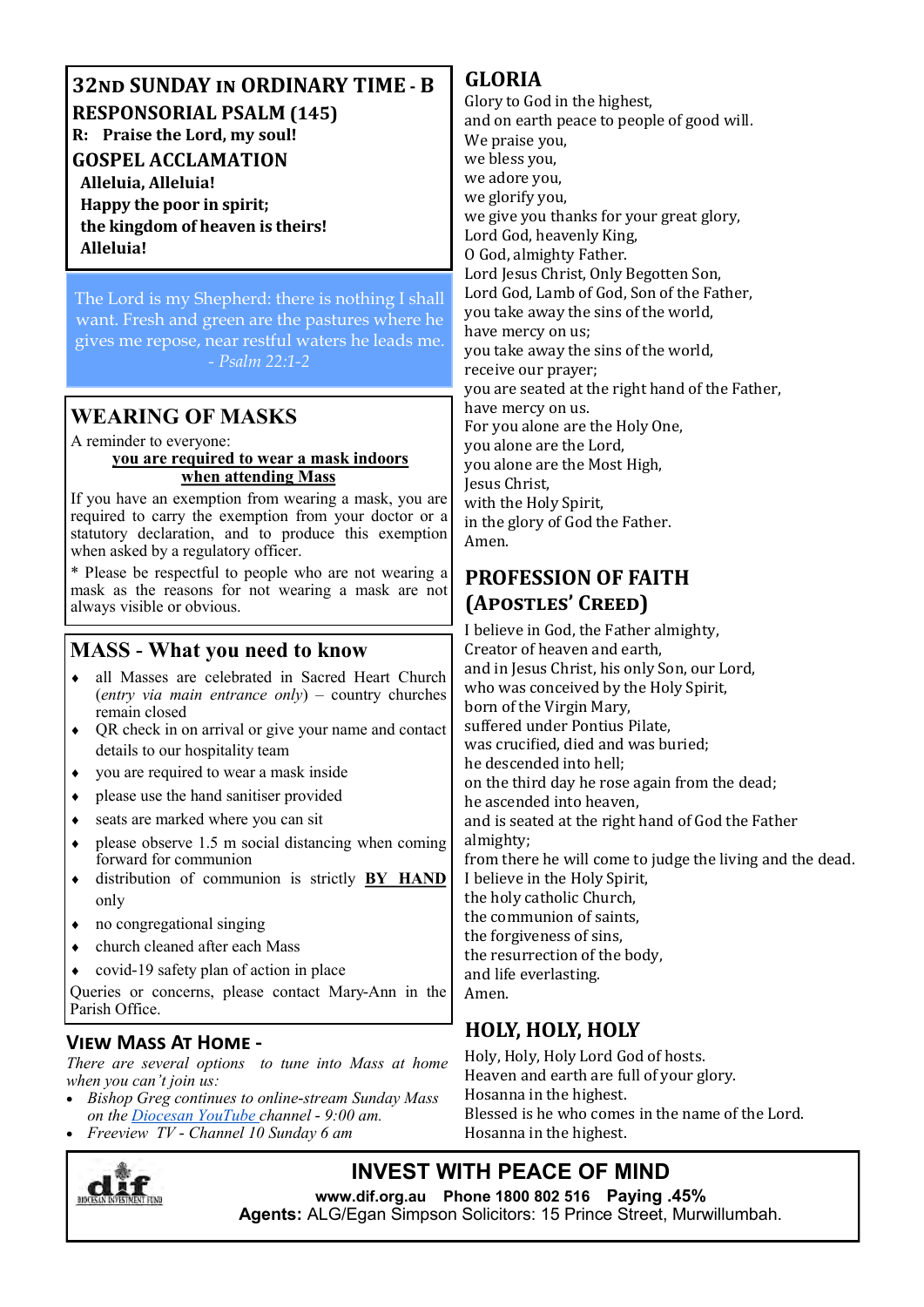#### 1 November 2021

# **From Fr Anthony …**

#### Dear Friends

Please find attached a memo issued today by Bishop Greg to the Diocesan priests and diocesan staff about my illness and the appointment of an administrator. I want to share this with all of you today so that you are aware of my situation.

In the last 12 months I've been suffering low grade back pain but in last 6 weeks its became obvious it was more than a niggle so was followed up with appointment with my GP. My doctor swiftly acted and ordered tests and the tests revealed a large mass on my lower spine that needs to be treated at a deeper level.

Thus, began a journey of short hospitalization and numerous tests with a preliminary diagnosis issued last Friday which will lead to an operation and long-term rehab. I have been quietly assured of a successful outcome and recovery.

An appointment in Brisbane this Friday will map out the future direction and I'll be able to let people know the nature of the illness and how long the recovery will be following that appointment.

I have become increasingly aware in my illness about how beautiful and caring our people are with the level of support shown to me. Thank you.

Please make Fr Peter Wood welcome when he arrives in the Parish later this month.

With every best wish.

Fr Anthony Lemon

# **Weekday Mass Times In Neighbouring Parishes**

#### **St Joseph's Parish, Tweed Heads**

Monday – Friday 9:10am

# **St Anthony's Parish, Kingscliff**

Monday – Kingscliff – 8:00 am Tuesday – Kingscliff – 8:00 am Tuesday – Pottsville – 9:15am Wednesday – Kingscliff – 8:00 am Thursday – Kingscliff – 9:00 am Friday – Kingscliff – 8:00 am